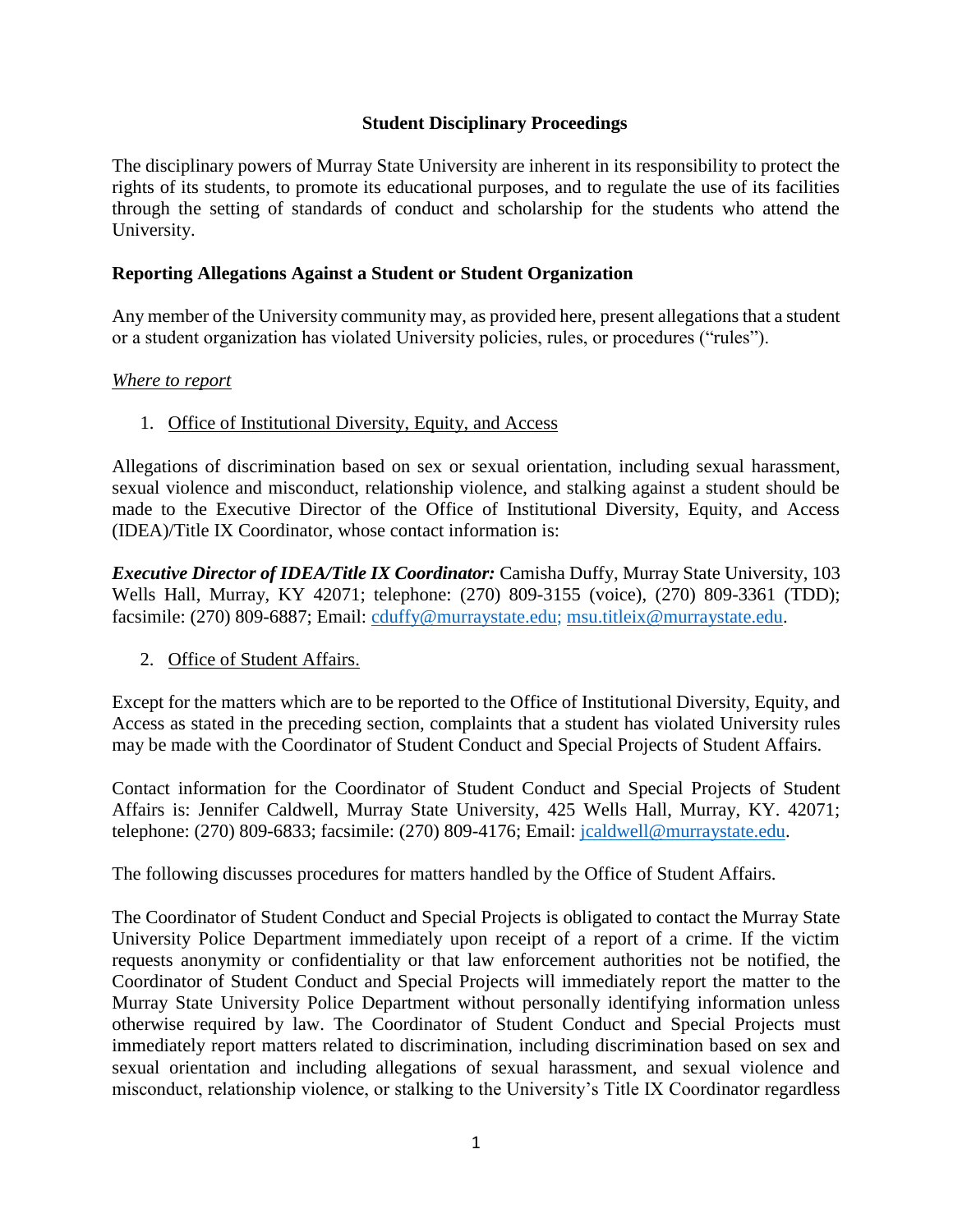of any request for confidentiality. If the matter cannot be immediately reported to the Title IX Coordinator, the matter must be reported as soon as possible.

*How to Report Matters to the Office of Student Affairs*

# 1. Confidential Reporting.

In the event an individual reporting violation of University rules, requests confidentiality or does not wish to participate in an investigation, the Office of Student Affairs will still take or facilitate all reasonable steps to investigate and respond to the allegations consistent with the request for confidentiality or request not to pursue an investigation. In such instances, the ability of Student Affairs to review the allegations may be limited. The Coordinator of Student Conduct and Special Projects of Student Affairs will discuss with the individual measures, such as changes in academic, living, transportation, and working situations, which may be available.

Depending upon the applicable facts and circumstances, including the nature of the allegations, as determined by the Coordinator of Student Conduct and Special Projects of Student Affairs it may not be possible to honor a request for confidentiality.

Individuals reporting violations of University rules and requesting confidentiality or not to participate in an investigation are protected against retaliation.

2. Formal Complaints

Individuals may want to file a formal Complaint against a student or student organization. This could lead to an attempt to resolve the allegations with the Charged Student or Charged Student Organization, or could involve a hearing before the University Judicial Board. The discussion which follows describes the procedures in the Office of Student Affairs when a formal Complaint is filed.

The Coordinator of Student Conduct and Special Projects is obligated to contact the Murray State University Police Department immediately upon receipt of a report of a crime. If the victim requests anonymity or confidentiality or that law enforcement authorities not be notified, the Coordinator of Student Conduct and Special Projects will immediately report the matter to the Murray State University Police Department without personally identifying information unless otherwise required by law. The Coordinator of Student Conduct and Special Projects must immediately report matters related to discrimination, including discrimination based on sex and sexual orientation and including allegations of sexual harassment, and sexual violence and misconduct, relationship violence, or stalking to the University's Title IX Coordinator regardless of any request for confidentiality. If the matter cannot be immediately reported to the Title IX Coordinator, the matter must be reported as soon as possible.

# Pre-Hearing Procedures

The person bringing the allegations is referred to as the "Complainant," and the student or student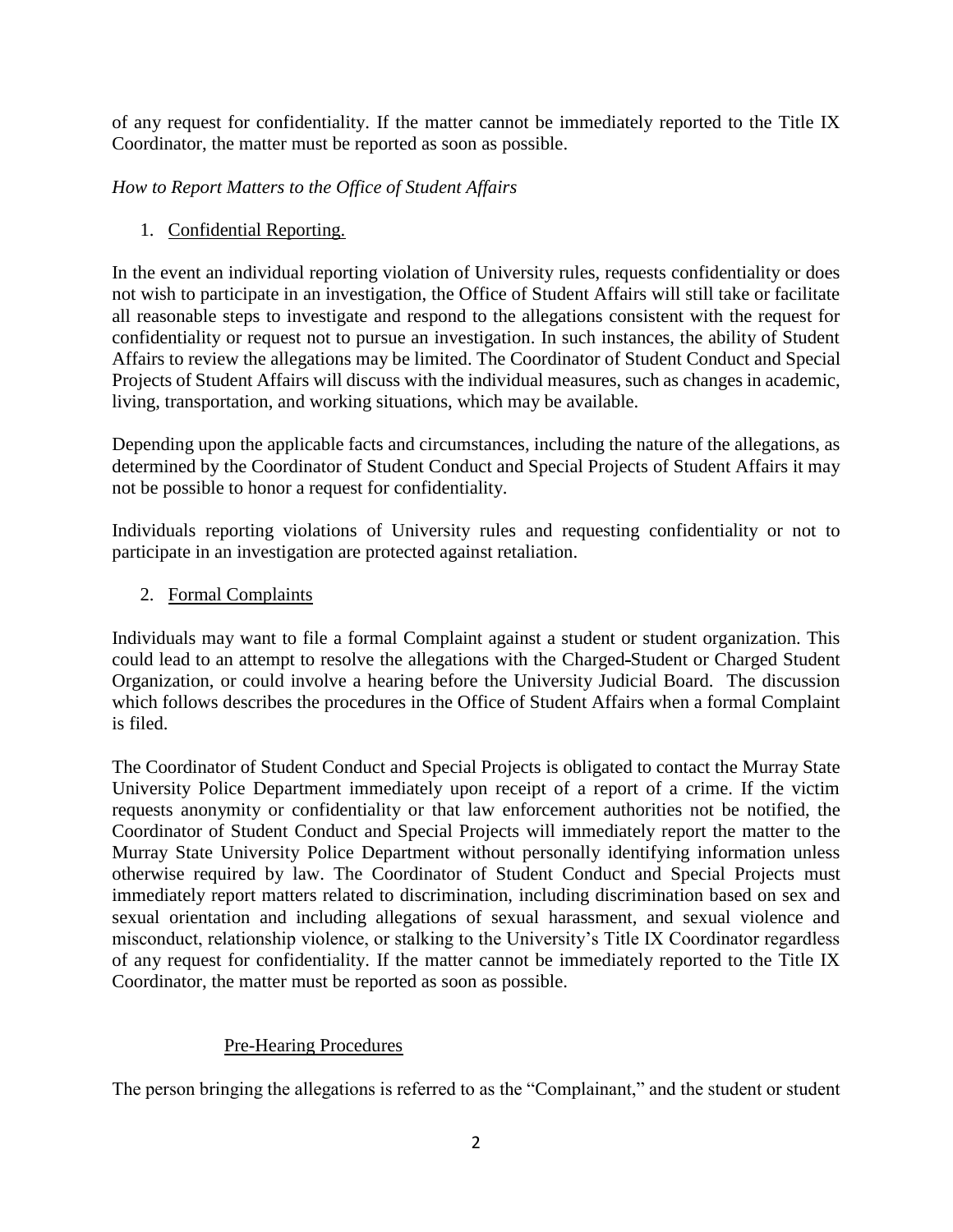organization against whom or which allegations are made is referred to as the "Charged Student" or "Charged Student Organization." If it appears the Complaint should be handled by Institutional Diversity, Equity and Access, the Office of Student Affairs will refer the matter to that office.

The allegations will be put into the form of a written Complaint which will include a statement of any requested relief. If review of the Complaint by the Coordinator of Student Conduct and Special Projects reveals that the Complaint even if true demonstrates no violation of University rules, the Complainant will be so advised and given an opportunity to provide additional information. The Coordinator of Student Conduct and Special Projects will notify the Charged Student/Charged Student Organization and provide it with the opportunity to respond. If the Coordinator of Student Conduct and Special Projects still believes the Complaint states no claim, the Complaint will be dismissed and the Complainant and Charged Student/Charged Student Organization will be provided with a decision in writing. The Coordinator of Student Conduct and Special Projects may refer the Complainant to another University office if appropriate. The Complainant may seek further review of the decision of the Coordinator of Student Conduct and Special Projects by giving notice in writing to the Coordinator of Student Conduct and Special Projects of Student Affairs, Murray State University, 425 Wells Hall, Murray, KY 42071 no later than five working days after the date of the decision. Additional procedures are discussed below under "Appeal from dismissal by Coordinator of Student Conduct and Special Projects or from Informal Proceedings."

The Office of Student Affairs may also decide the mechanism for resolving the Complaint in one of the following courses of action:

- In cases which could not result in suspension or expulsion, there may be an informal hearing before an Office of Student Affairs staff member.
- In cases which could result in suspension or expulsion, there must be a hearing before the University Judicial Board.
- In cases where any party requests a hearing before the University Judicial Board, the case will be forwarded to the University Judicial Board for a hearing.

The Charged Student or Charged Student Organization will be provided with a copy of the written Complaint along with a copy of the specific rules allegedly violated, and the possible penalties. The Charged Student/Charged Student Organization will be given an opportunity to respond as stated in the notice. The Complainant will be provided with a copy of any Response.

The Office of Student Affairs shall simultaneously send all involved parties a notice of any hearing including the time and place of the hearing, and the procedures to be followed. The timing of the hearing will allow opportunity for all parties to prepare and will be not less than seven working days from the date notice of the hearing is calculated to be received. The Office of Student Affairs may extend the time for any hearing if there is good reason.

The notice to the Charged Student/Charged Student Organization of the written Complaint and the notice to the parties of any hearing shall either simultaneously (a) be mailed via registered mail to the address last noted on the parties' official records at the University or, with matters referred from IDEA, to the current address provided by IDEA; or (b) be hand delivered to the parties. The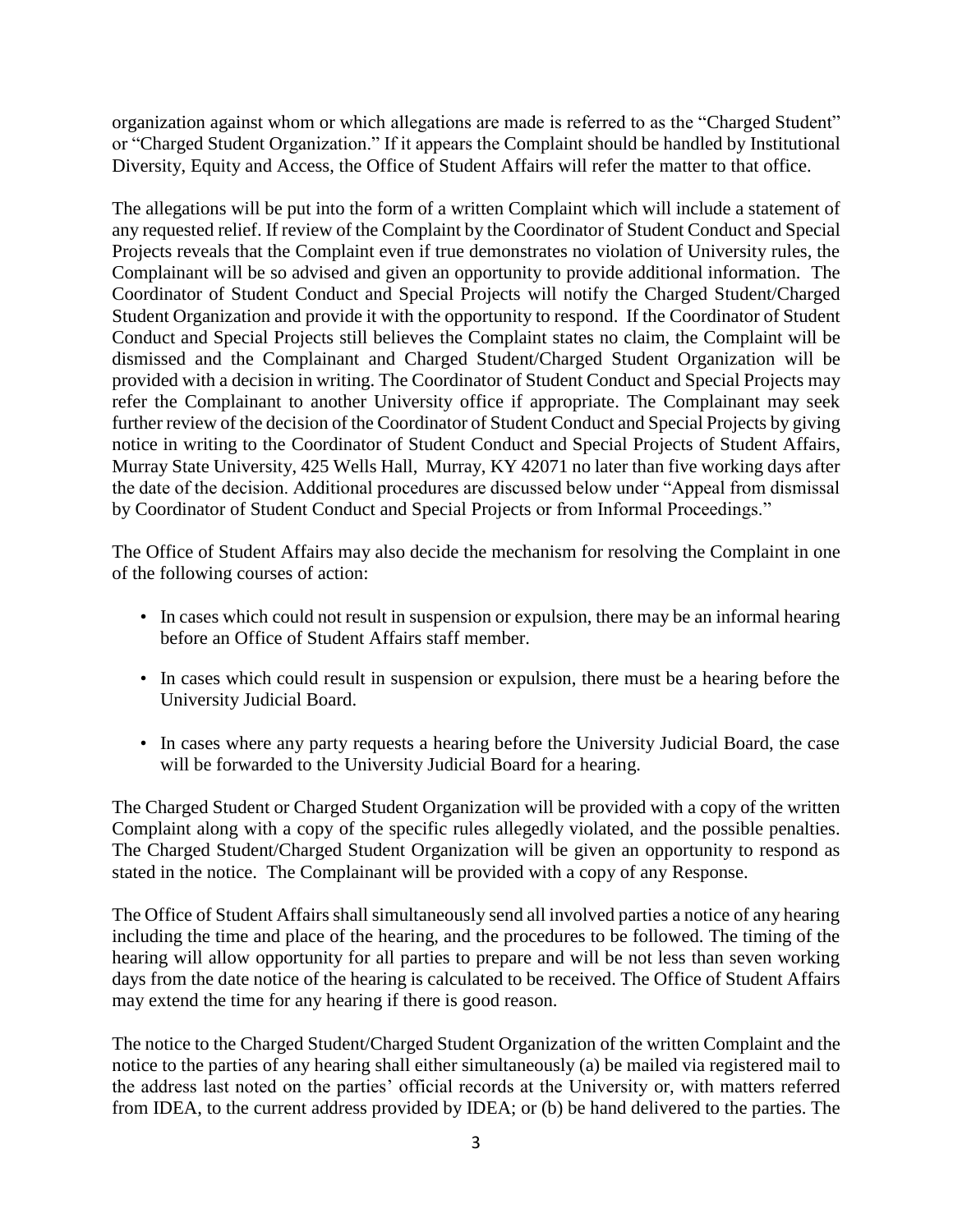president and/or faculty advisor of the student organization will be notified on behalf of a student organization. No such notice will be regarded as defective if the student or student organization hides, refuses mail, or has failed to notify the University of a current address. It is the responsibility of each party involved in any disciplinary proceeding to ensure that the Office of Student Affairs has the proper address to which all notices, including any decision, may be mailed to that party. Each party is responsible for arranging to monitor his/her/its mail regularly while any matter is pending so that mail may be received and proper action in response to any notice or decision may be taken in a timely fashion. In addition, each party should provide the Office of Student Affairs with other current contact information, such as cell phone number, so that the party can be reached on short notice.

The Office of Student Affairs will advise the parties of interim measures which may be available to them including changes in living, academic, working, transportation, and extracurricular situations as appropriate. The parties will also be advised of available services such as counseling and support services. The University may also take interim measures for the safety of the parties and others.

Any party can meet with a Student Affairs staff member to discuss the issues involved, preparation, hearing procedures, possible outcomes, and the rights which he or she will be free to exercise in the hearing.

There will be timely notice of any meeting at which any party, or all of them, may be present.

#### **Informal Hearing Proceedings**

If an informal administrative hearing is held, a Student Affairs staff member shall meet with the parties who will be able to present information in support of their position.

If the parties are able to agree upon a resolution, the agreement will be put in writing and provided to all parties.

If the parties are unable to agree upon a resolution, the staff member may take one of the following courses of action:

- Find for or against the Charged Student or Charged Student Organization. A finding against the Charged Student/Charged Student Organization will be based upon a preponderance of the information presented.
- Impose the sanctions of warning, referral, loss of privileges, probation, and/or restitution as defined under "University Judicial Board Authority and Jurisdiction," found below.
- Make a decision to pass the case on to the University Judicial Board.
- The Office of Student Affairs may assist the student against whom discipline is imposed with his/her behavioral and/or personal difficulties. The Office of Student Affairs may also offer assistance to a student who filed a Complaint.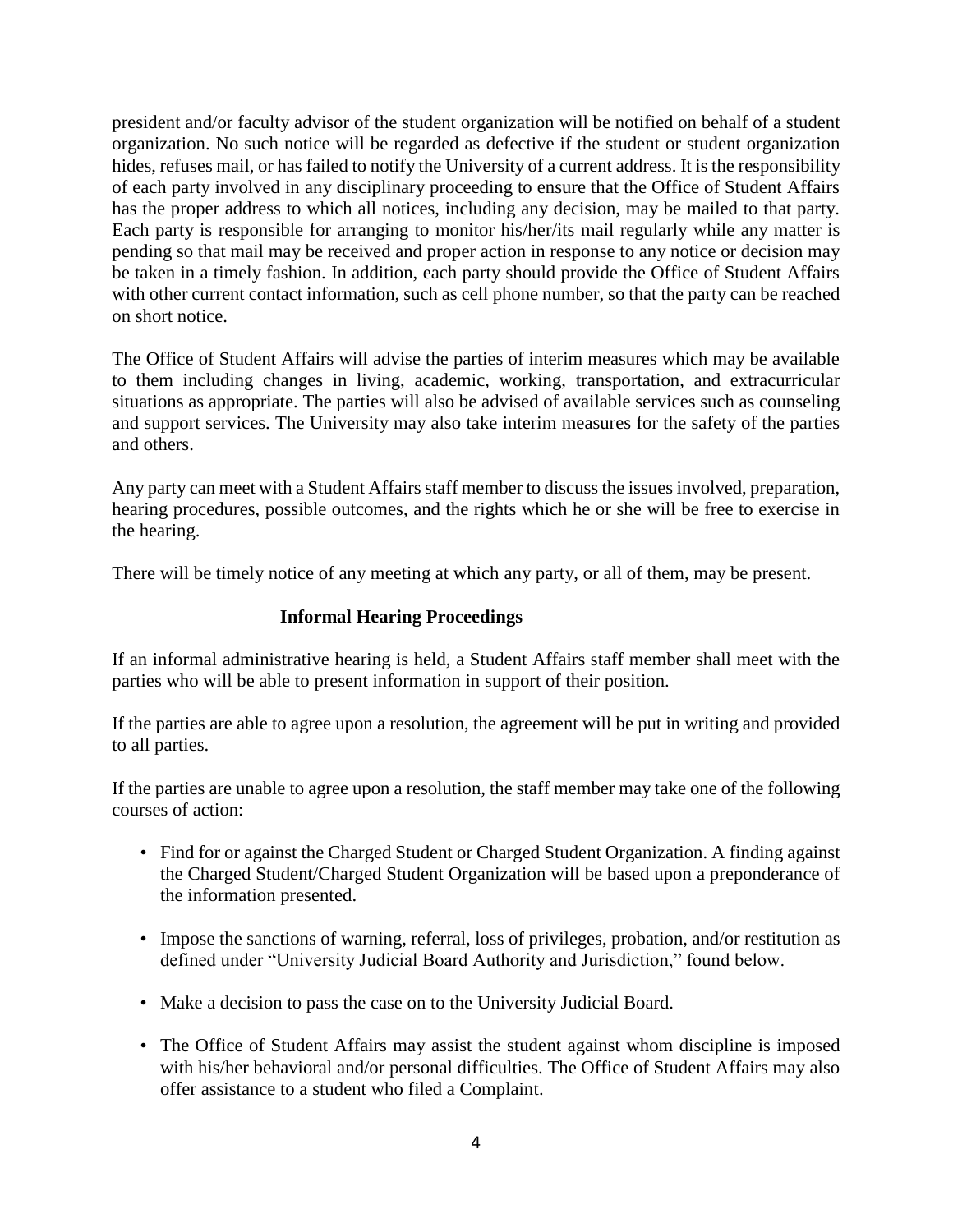In order to impose any sanction related to off campus conduct, there must be a finding that the conduct adversely affects or raises reasonable concerns for the safety or well-being of any person or property on campus, or is detrimental to the objectives or purposes of the University or any of the University's programs or operations. Sanctions related to off campus conduct will provide measures which address effects on or concerns for the safety or well-being of persons or property on campus, and any detriment to the objectives or purposes of the University or any of the University's programs or operations. Any decision by the Student Affairs staff member will be in writing and provided simultaneously to the parties.

If either party disagrees with the finding of the Student Affairs staff member and/or the sanction imposed, he/she/the student organization may seek review of the decision by giving notice in writing to the Coordinator of Student Conduct and Special Projects of Student Affairs, Murray State University, 425 Wells Hall, Murray, KY 42071, no later than five working days after the date of the decision in the administrative hearing. See "Appeal from dismissal by Coordinator of Student Conduct and Special Projects or from Informal Proceedings" below.

If the matter proceeds to the University Judicial Board, the staff member with the Office of Student Affairs involved in the informal hearing may serve as the hearing officer for purposes only of ensuring that proper procedures are followed.

## **The University Judicial Board**

**Composition** – The University Judicial Board shall be composed of three members of the Student Judicial Board, three faculty members and one administrative staff member. A hearing officer will conduct the hearing only to ensure proper procedures are followed. The three representatives from the Student Judicial Board shall be chosen by a random drawing for each hearing by the chairman of the Student Judicial Board. The three faculty members shall be elected by the faculty as a whole for staggered three-year terms. If there are no nominees, the faculty members shall be appointed by the President. One administrative staff member shall be appointed by the President of the University for a one-year term. A quorum of the board shall consist of any five members present and voting. The University Judicial Board shall elect its own chairperson.

**Hearing Procedures** – If a hearing before the University Judicial Board is warranted or requested, the Office of Student Affairs shall call a meeting of the board to hear the case. The University Judicial Board shall maintain a record of the pertinent information presented in each case and a copy of the Judicial Board's decision.

Prior to any hearing, the parties will be required to provide copies of any documents or other Information to be used at the hearing and a list of any witnesses. This information will be available to the other party, to members of the University Judicial Board and the hearing officer, and to other appropriate University officials with a need to know. In addition, prior to the hearing the hearing officer or other representative of Student Affairs will meet with the parties to explain the procedures to be followed.

At the hearing, each party will be allowed to present information to support or rebut the allegations.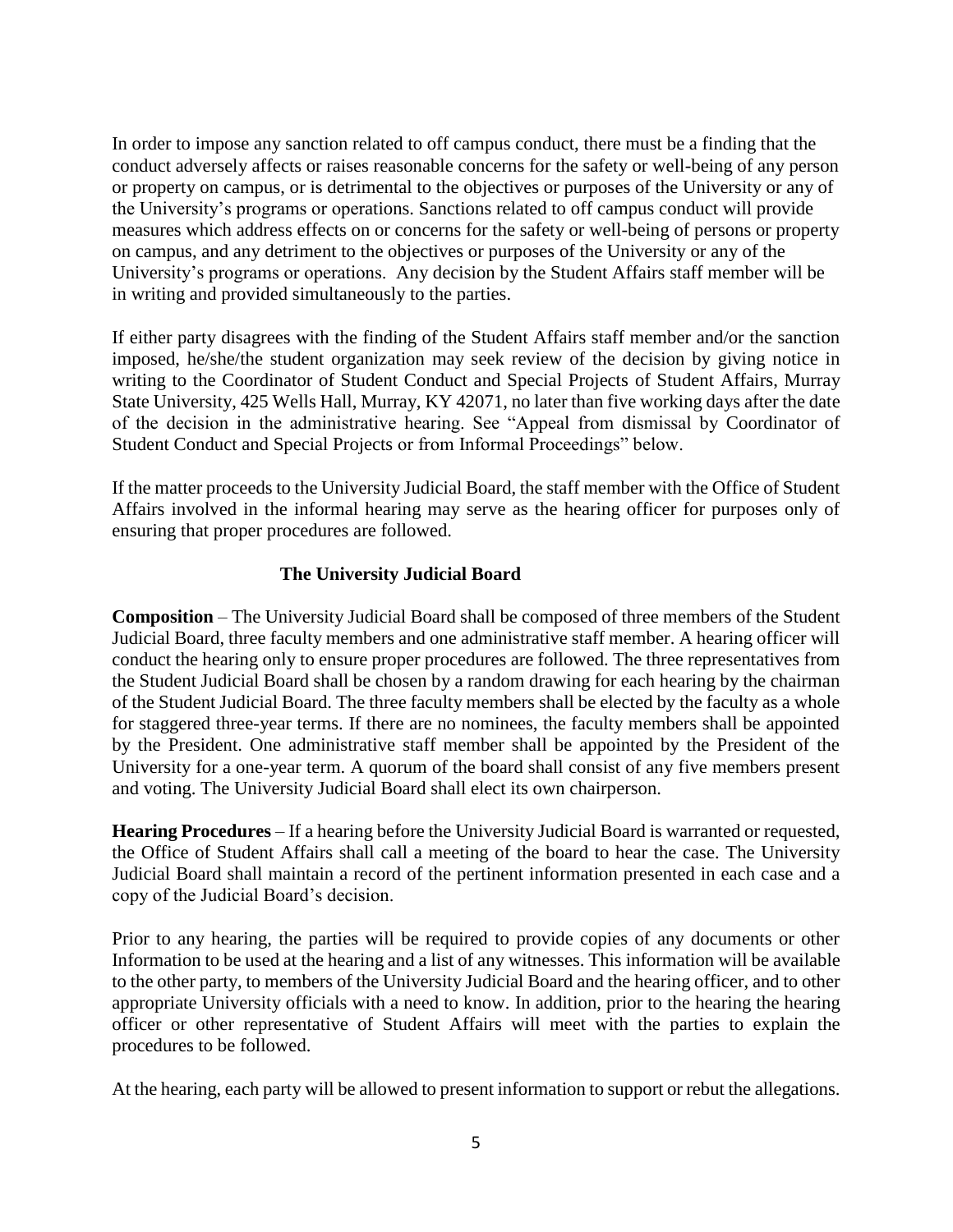This information may consist of witnesses as well as documents and other information. Any questioning of witnesses will be by the University Judicial Board and the parties will be provided the opportunity to submit questions to the Board. Technical rules of evidence are not applicable.

Each party will have the right to have during the hearing an advisor who may be another student, a faculty member, a staff member or a parent, or attorney. Any advisor or attorney will be permitted to be present at any meeting with the party and at the hearing in order to advise a party. However, neither the advisor nor the attorney will participate in any meeting or at the hearing.

No decision for the imposition of sanctions may be based solely upon the failure of the Charged Student to answer the Complaint or to appear at the hearing. In such a case, the information in support of the Complaint shall be presented and considered and sanctions imposed only if the alleged violations are proven.

A party's prior disciplinary record shall not be considered to establish that a violation did or did not occur. However, the University Judicial Board may consider the prior disciplinary record of a Charged Student/Charged Student Organization in determining appropriate disciplinary action after a violation has been found.

All hearings before the University Judicial Board shall be closed, unless a request is made for a public hearing within the terms, conditions, and limits established by the Kentucky Open Meetings Law and the Federal Family Educational Rights and Privacy Act.

**Decisions** – All decisions of the University Judicial Board will be in writing. A decision that a violation occurred will be based upon the preponderance of the information produced at the hearing. A determination that a violation occurred and the imposition of sanctions shall be by majority vote of those members present and voting, except that expulsion shall require a two-thirds vote. In order to impose any sanction related to off campus conduct, there must be a finding that the conduct adversely affects or raises reasonable concerns for the safety or well-being of any person or property on campus, or is detrimental to the objectives or purposes of the University or any of the University's programs or operations. Sanctions related to off campus conduct will provide measures which address effects on or concerns for the safety or well-being of persons or property on campus, and any detriment to the objectives or purposes of the University or any of the University's programs or operations.

A sanction of disciplinary suspension or expulsion shall automatically be reviewed by the University Appeals Board.

A copy of the written decision of the University Judicial Board shall be sent simultaneously to the Complainant, Charged Student/Charged Student Organization, to the Office of Student Affairs and, in the case of a sanction of disciplinary suspension or expulsion, to the University Appeals Board. The decision of the University Judicial Board will include the rationale for its decision, including any sanctions. A copy of any decision related to sex discrimination, including allegations of sexual harassment, or sexual violence and misconduct, relationship violence, or stalking will be sent to the University's Title IX Coordinator. The decision letter shall contain information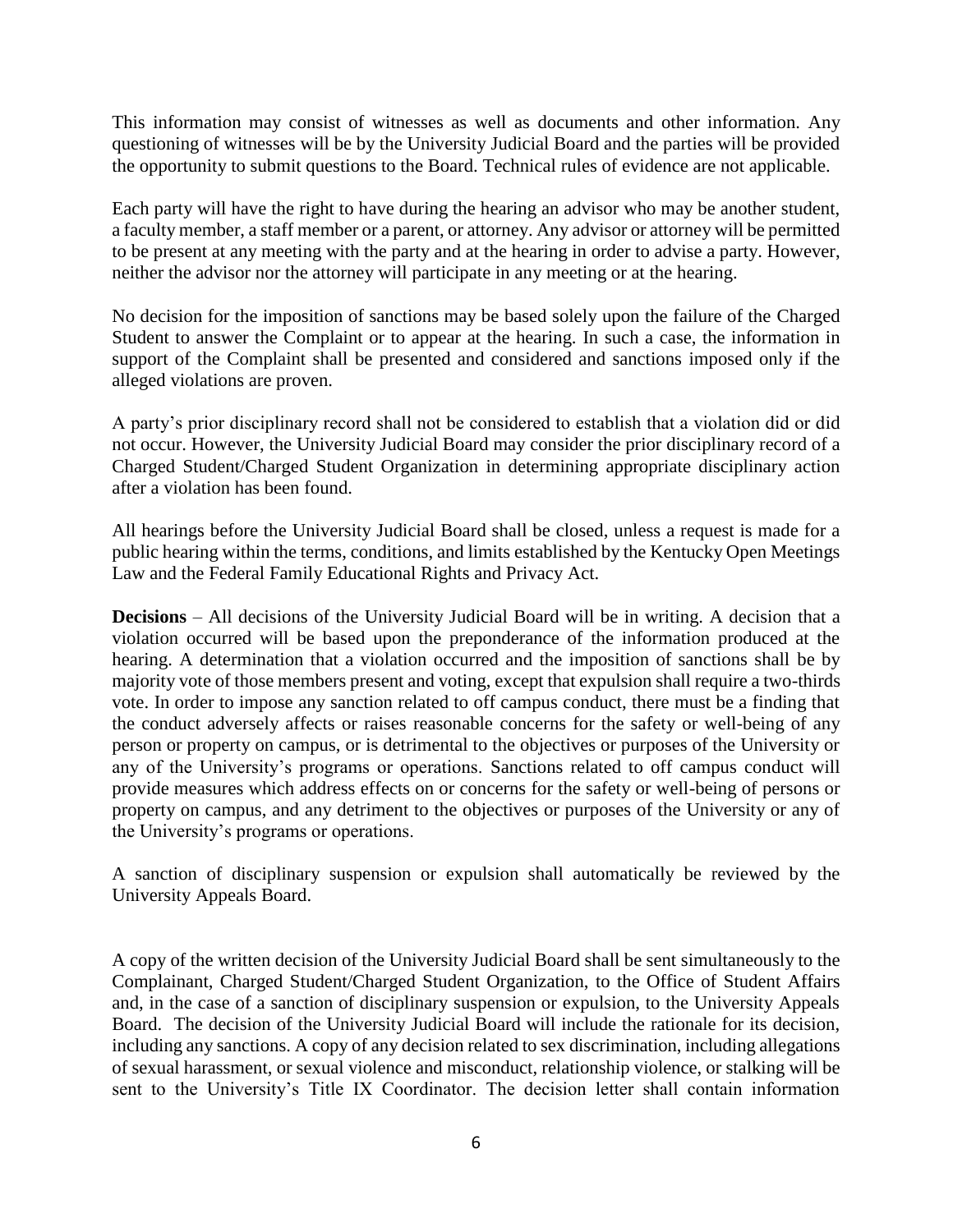regarding each party's right to appeal and a copy of the procedures for an appeal. In the event the decision found in favor of the student or organization charged with a violation, the Complainant will be advised of his/her appeal rights.

The outcome in matters regarding sexual harassment and sexually exploitative behavior will be provided simultaneously in writing to the Complainant and the charged party. The Complainant will also be advised of any sanctions imposed which relate to the Complainant (e.g., the harassing student is to stay away from the harassed student or the harassing student is suspended from Murray State University), any individual remedies offered or provided to the Complainant, and other steps the University has taken to eliminate the hostile environment, if one is found to exist, and prevent recurrence. The Charged Student/Charged Student Organization will not be notified of the individual remedies offered or provided to the Complainant.

In matters involving dating violence, domestic violence, sexual assault, or stalking the Complainant will be advised of the final outcome of the hearing as well as any sanctions imposed. A Complainant who is a victim of a crime of violence will be advised of the final outcome of a hearing and any sanction against the Charged Student/Charged Student Organization.

Any sanctions and corrective action taken in the event of a finding of discrimination based on sex or sexual orientation, including sexual harassment, or sexual violence and misconduct, or relationship violence, or stalking, including matters which occur off campus, will include measures to stop that discrimination, including sexual harassment, or sexual violence and misconduct, or relationship violence, or stalking, prevent it from recurring, correct its discriminatory effects, and protect other members of the University community from such discrimination. Under certain circumstances, training may be required for an individual or a larger group.

**Authority and Jurisdiction** – The University Judicial Board shall have original jurisdiction in all disciplinary cases involving students in which suspension or expulsion might result and in those cases passed on to it by the Office of Student Affairs, the Office of Academic Affairs, or the Office of Institutional Diversity, Equity and Access. The University Judicial Board shall have appellate jurisdiction from the informal administrative hearings of the Office of Student Affairs and from Complaints dismissed by the Coordinator of Student Conduct and Special Projects.

The University Judicial Board shall have the authority either to find in favor of the Charged Student or Charged Student Organization or to impose one or more of the following sanctions:

- **Referral to alternative services**, such as counseling. This sanction may be accompanied by other sanctions.
- **Warning.** Written notification that the actions are unacceptable and that a continuation or repetition of such actions will result in more severe disciplinary action.
- **Loss of Privileges**. Denial of participation in specified activities, removal from a living group, denial of use of specified facilities, or other loss of privileges consistent with the offense committed. This sanction may be accompanied by other sanctions.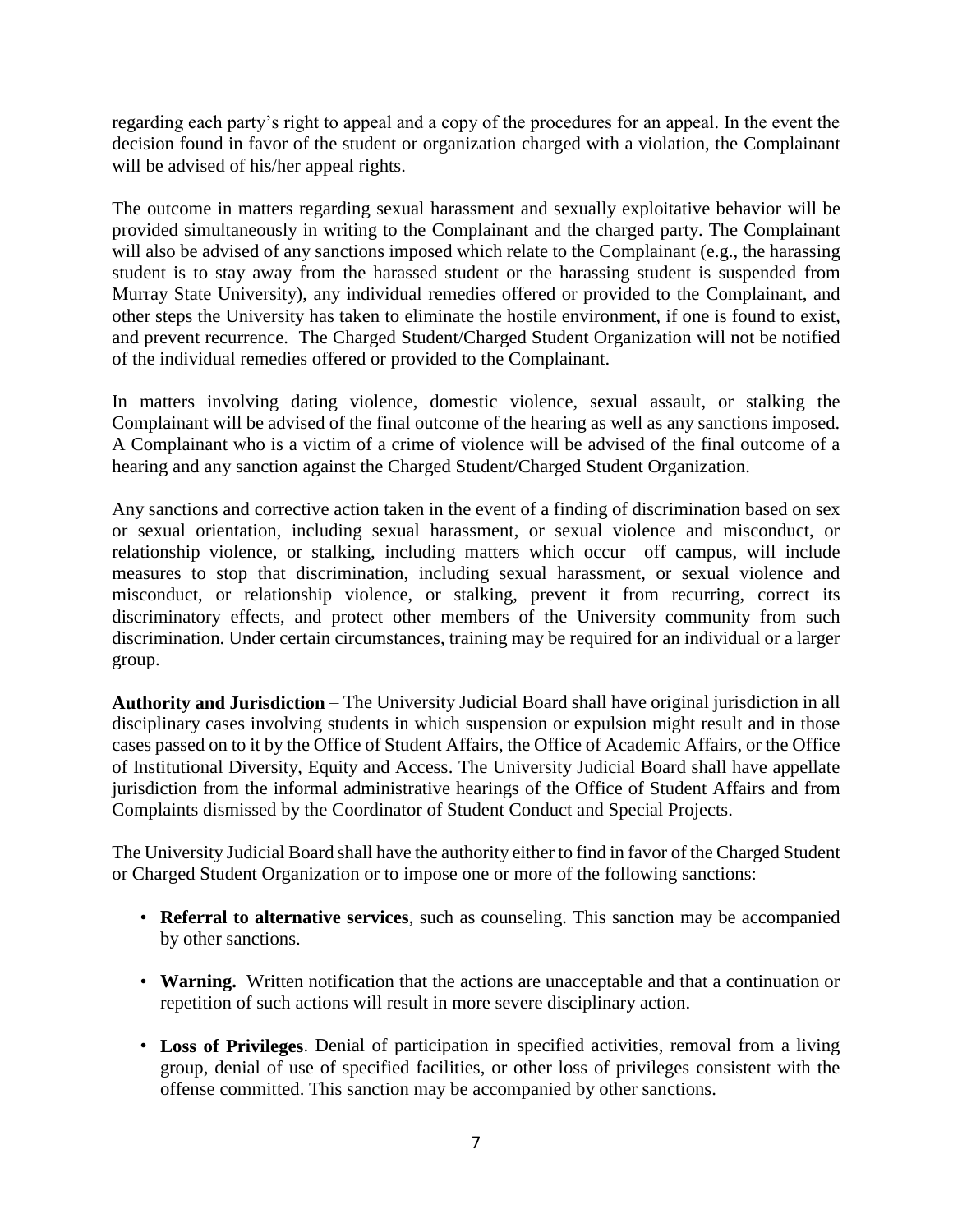- **Probation.** A definite period of observation and review of conduct not to exceed twelve months' duration. Violations of University regulations during a probationary period may result in action leading to suspension or expulsion.
- **Restitution.** Reimbursement by transfer of money or services to the University or to a member of the University community in an amount not to exceed the damage or loss incurred. Restitution may be accompanied by other sanctions.
- **Self-Improvement and Educational Programs.** A program of self-development or educational development to assist students in realizing the significance of their behavior.
- **Program Exclusion.** Permanent or temporary exclusion from a University program, including a course of study.
- **Suspension.** Exclusion from the University for a definite period of time and/or exclusion until specified conditions set out by the Judicial Board are met. The effective commencement date of such exclusion shall be specified by the University Judicial Board.
- **Expulsion.** Permanent termination of student status and permanent exclusion from the campus. The effective commencement date of such expulsion shall be specified by the University Judicial Board.

Regardless of the outcome, and depending upon the facts and circumstances, remedial measures may be offered to all of the parties. These may include keeping in place any interim measures or again offering such measures if they were declined initially.

The University Judicial Board may provide that any sanctions and corrective action, including disciplinary action, are to be effective immediately and are to remain effective during any appeals.

**Appeal from dismissal by Coordinator of Student Conduct and Special Projects or from Informal Proceedings** – In an appeal from a dismissal of a Complaint by the Coordinator of Student Conduct and Special Projects of Student Affairs or from an informal hearing with a Student Affairs staff member, the University Judicial Board will review any materials presented to the Coordinator of Student Conduct and Special Projects or Student Affairs staff member. In matters related to a dismissal by the Coordinator of Student Conduct and Special Projects, the University Judicial Board will advise the Complainant and the Charged Student/Charged Student Organization that he/she/it may provide a written statement in support of his/her position, copies of which will be provided to the parties; in matters related to informal hearings, the University Judicial Board will advise the parties that they may provide written statements in support of the appeal and in support of the decision of the Student Affairs staff members, copies of which will be shared with all parties. Any party bringing an appeal must demonstrate:

- 1. Prejudicial procedural or other errors occurred with respect to the previous proceedings;
- 2. The decision of the Coordinator of Student Conduct and Special Projects or Student Affairs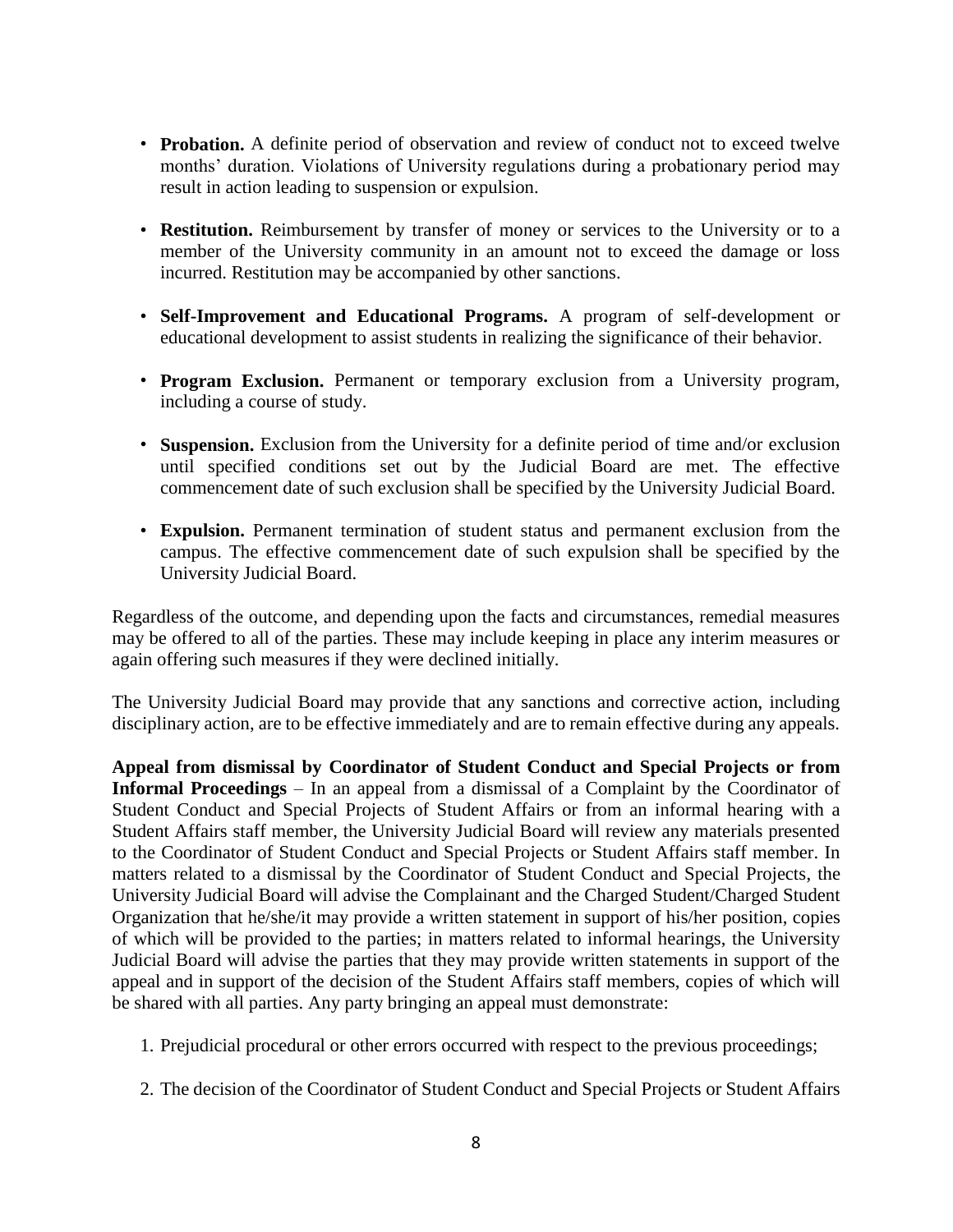staff member is arbitrary on the basis of the information in the whole record;

- 3. Any imposed sanction is inappropriate for the violation the Charged Student/Charged Student Organization was determined to have committed; or
- 4. Newly discovered evidence, which could not with reasonable diligence have been presented to the Coordinator of Student Conduct and Special Projects or during the informal proceedings, is sufficient to affect the decision of the Student Affairs staff member.

If the decision of the Coordinator of Student Conduct and Special Projects or Student Affairs staff member is upheld, the matter will be considered finally concluded. The parties will be notified simultaneously in writing of the decision.

In an appeal from a dismissal by the Coordinator of Student Conduct and Special Projects, the University Judicial Board will find for the appealing party if it is believed the Complaint does state a claim and the matter will be returned to the Coordinator of Student Conduct and Special Projects for further proceedings. If the matter related to an informal hearing, the University Judicial Board will find for the appealing party if the decision is arbitrary on the basis of the information in the whole record, or will return the matter to the Coordinator of Student Conduct and Special Projects or Student Affairs staff member for further proceedings or another hearing if there was a prejudicial procedural or other error or is newly discovered evidence which would affect the decision, or, if the reason not to uphold the decision relates only to the penalty imposed, for reconsideration of the penalty. The parties will be notified simultaneously in writing of the decision. No appeal may be taken from these decisions by the University Judicial Board.

## **The University Appeals Board**

**Composition** – The University Appeals Board shall be composed of nine members — six faculty members, and three students. Two faculty members shall be named by the Board of Regents each year to serve three-year terms, and three students shall be named by the Board of Regents each year for one-year terms. A quorum of the Appeals Board shall be any five members present and voting. The Appeals Board shall elect its own chairperson.

**Appeals Procedure** – Except as otherwise provided, any party may appeal a decision of the University Judicial Board to the Appeals Board by sending a letter containing the grounds for the appeal in detail to the Coordinator of Student Conduct and Special Projects of Student Affairs, Murray State University, 425 Wells Hall, Murray, KY 42071 no later than five working days after the date of the University Judicial Board decision. When the University Judicial Board has imposed suspension or expulsion, appeal to the University Appeals Board is automatic, and the Charged Student need not appeal in writing.

**Decision** – The Appeals Board will review the record presented to it from the University Judicial Board. The Appeals Board may request written statements in support of the appeal and in support of the decision of the University Judicial Board, copies of which will be shared with all parties.

Any party bringing an appeal from the University Judicial Board must demonstrate: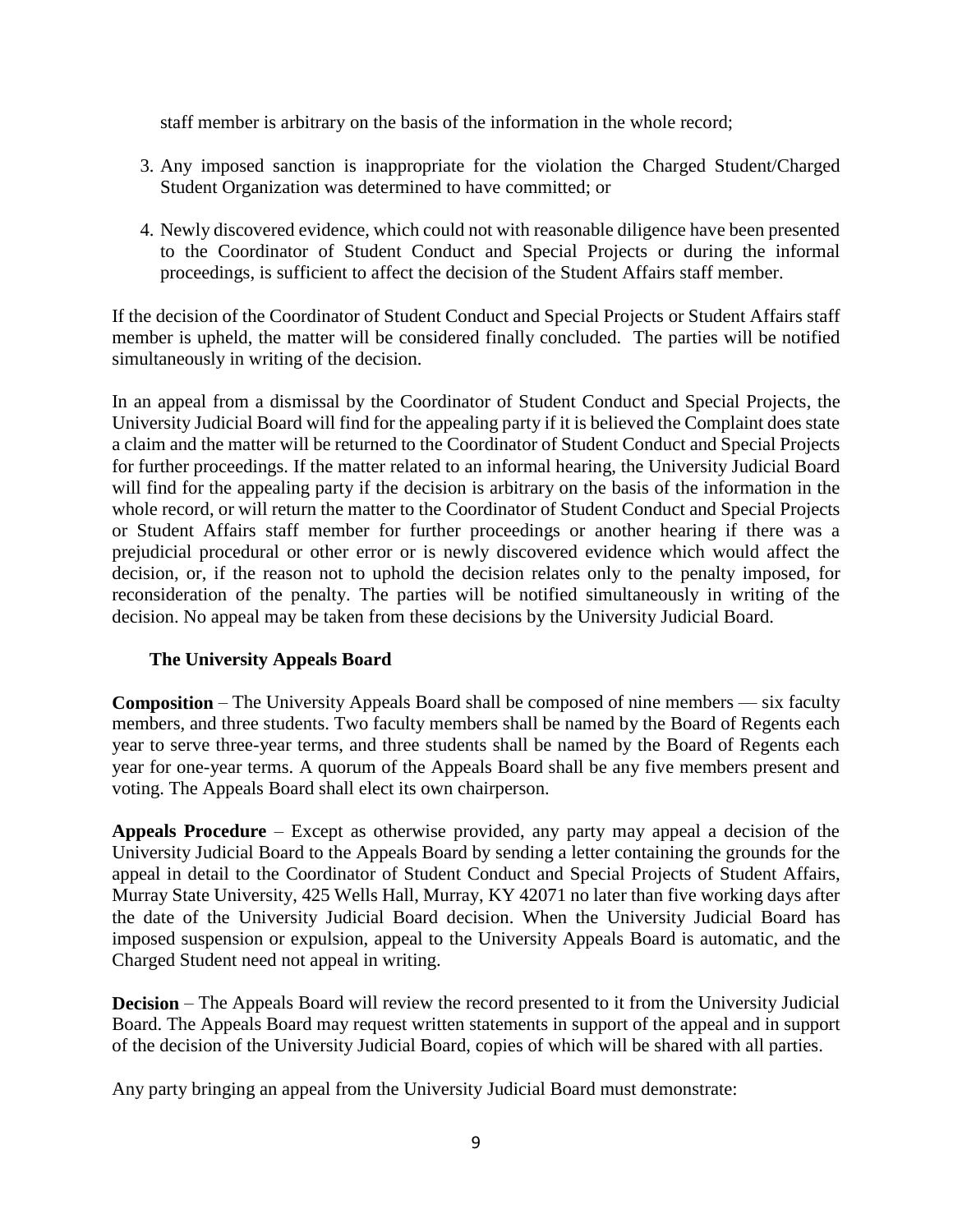- 1. Prejudicial procedural errors occurred with respect to the previous proceedings;
- 2. The decision of the University Judicial Board is arbitrary on the basis of the information in the whole record;
- 3. Any imposed sanction is inappropriate for the violation the Charged Student/Charged Student Organization was determined to have committed;
- 4. Newly discovered evidence, which could not with reasonable diligence have been presented at the University Judicial Board hearing, is sufficient to affect the decision of the University Judicial Board.

If the decision of the University Judicial Board is upheld, the matter will be considered finally concluded unless further appeal is allowed.

If the decision is not upheld, the Appeals Board will find for the appealing party if the decision is arbitrary on the basis of the information in the whole record, or return the matter to the University Judicial Board for another hearing if there was prejudicial procedural error or is newly discovered evidence which would affect the decision, or, if the reason not to uphold the decision relates only to the penalty imposed, for reconsideration of the penalty.

The written decision of the University Appeals Board shall be sent simultaneously to the parties and to the Office of Student Affairs. Any decision related to matters of discrimination, including discrimination based on sex and sexual orientation and including allegations of sexual harassment, or sexual violence and misconduct, relationship violence, or stalking will also be sent to the University's Title IX Coordinator. If the penalty involved is suspension or expulsion, the Charged Student shall be informed in the decision letter of his/her right of appeal to the Board of Regents and provided with the procedures for further appeal. Notice of the outcome of a matter before the University Appeals Board will be provided as with the University Judicial Board.

#### **Board of Regents**

Pursuant to KRS 164.370, a student suspended or expelled for disciplinary reasons may appeal the decision to the Board of Regents. The appeal will be instituted by the student's presenting a detailed statement of the grounds for appeal to the President of the University no later than five working days after the date of the decision of the University Appeals Board. The address for the President is Murray State University, 218 Wells Hall, Murray, KY 42071. The President will advise the members of the Board of Regents and refer the appeal to the members of the Board's Student Disciplinary Committee.

The Student Disciplinary Committee will review the appeal. The Student Disciplinary Committee may determine from the statement of appeal that the appeal can be decided based upon a review of the previous proceedings. In that case, it will afford all parties the opportunity to present arguments, will review the record and the arguments presented, and will submit its recommended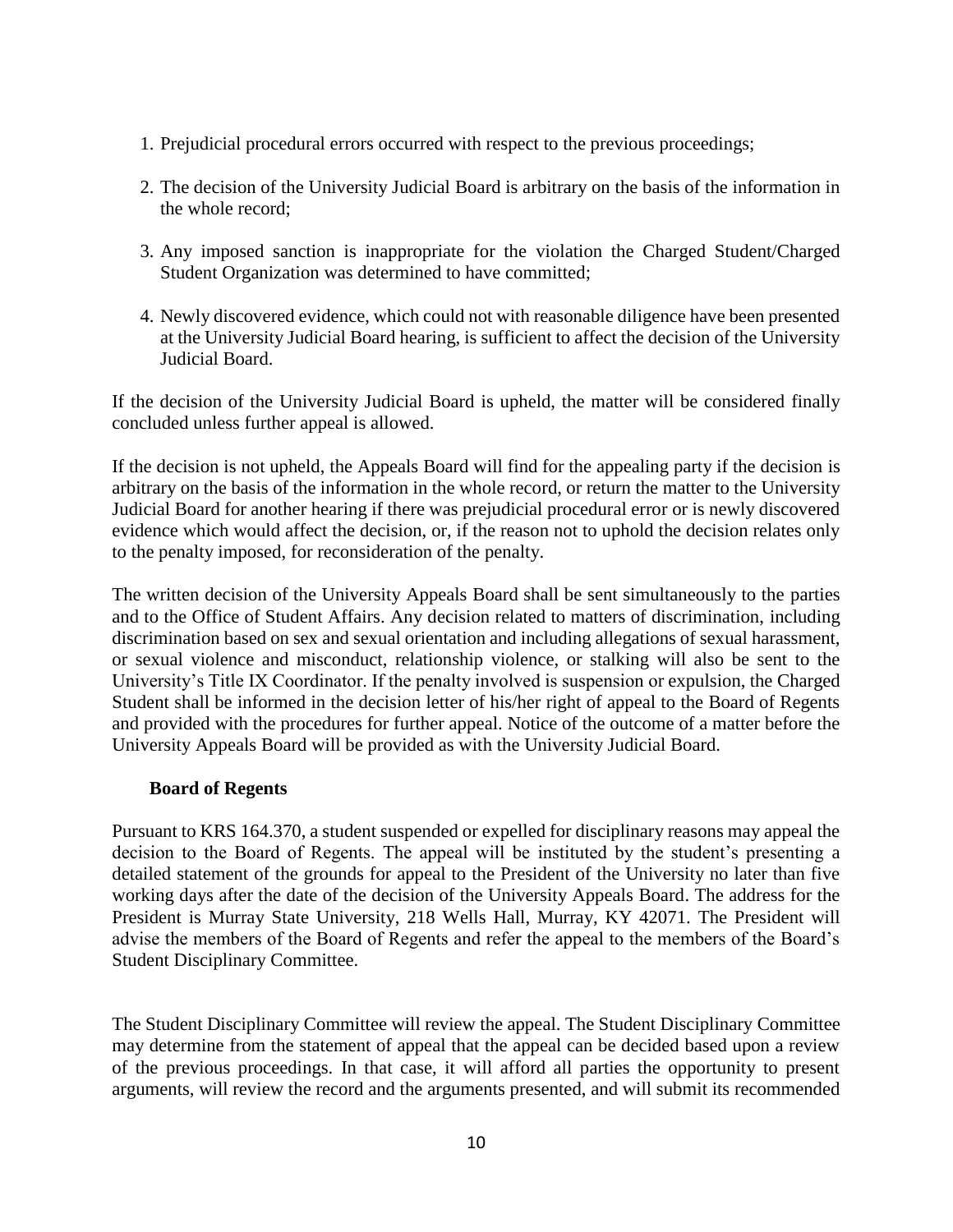outcome to the Board of Regents which may accept or reject the recommendation or determine that a hearing or additional proceedings are warranted. If the Student Disciplinary Committee believes that a hearing or other proceedings are warranted, it will refer the matter to the Board of Regents. The Board will develop its rules of procedure for any matter before it. The final decision in all such appeals will be made by the Board of Regents.

## **NATURE OF PROCEEDINGS**

All proceedings will provide a prompt, fair, and impartial process from the initial Complaint to the final result and will provide resolution by individuals who receive annual training on issues, including domestic violence, dating violence, sexual assault, and stalking and how to conduct investigations, reviews, and hearings that promote the safety of victims and accountability.

All proceedings will be conducted by individuals without actual or perceived conflicts of interest or bias for or against any party. Any conflicts will be disclosed to the parties. Any party who believes any of the preceding individuals may have a conflict of interest or bias will immediately notify the Coordinator of Student Conduct and Special Projects for Student Affairs.

Proceedings from the filing of a Complaint through any decision by the University Appeals Board should typically be completed within 60 calendar days. This includes matters initially filed with the Office of Institutional Diversity, Equity, and Access.

Extensions of time may be allowed to the parties or to a decision making entity for "good cause," which will include but not be limited to matters such as illness, death within the family, absence from the University, and any other circumstances which will constitute undue hardship. "Good cause" may also arise from the circumstances surrounding a particular matter such as the number of parties involved, the number of issues involved, the unavailability of the parties and witnesses, or the number of witnesses or the amount of evidence involved.

Any request by a party for an extension of time for good cause with respect to matters in the Office of Student Affairs, the University Judicial Board, or the University Appeals Board should be submitted to Coordinator of Student Conduct and Special Projects for Student Affairs. The request for extension of time will be considered by the office or Board before which a matter is pending. All parties will be notified in writing when an extension of time is allowed and will be informed of the reason for the extension of time. The parties will be advised of the progress of matters if delay otherwise becomes apparent.

Any proceedings before the Board of Regents will be conducted as expeditiously as possible under the circumstances.

#### **RETALIATION PROHIBITED**

There will be no retaliation against any individual because he or she has made a complaint, testified, assisted, or participated in any manner in any investigation, proceeding, or hearing under